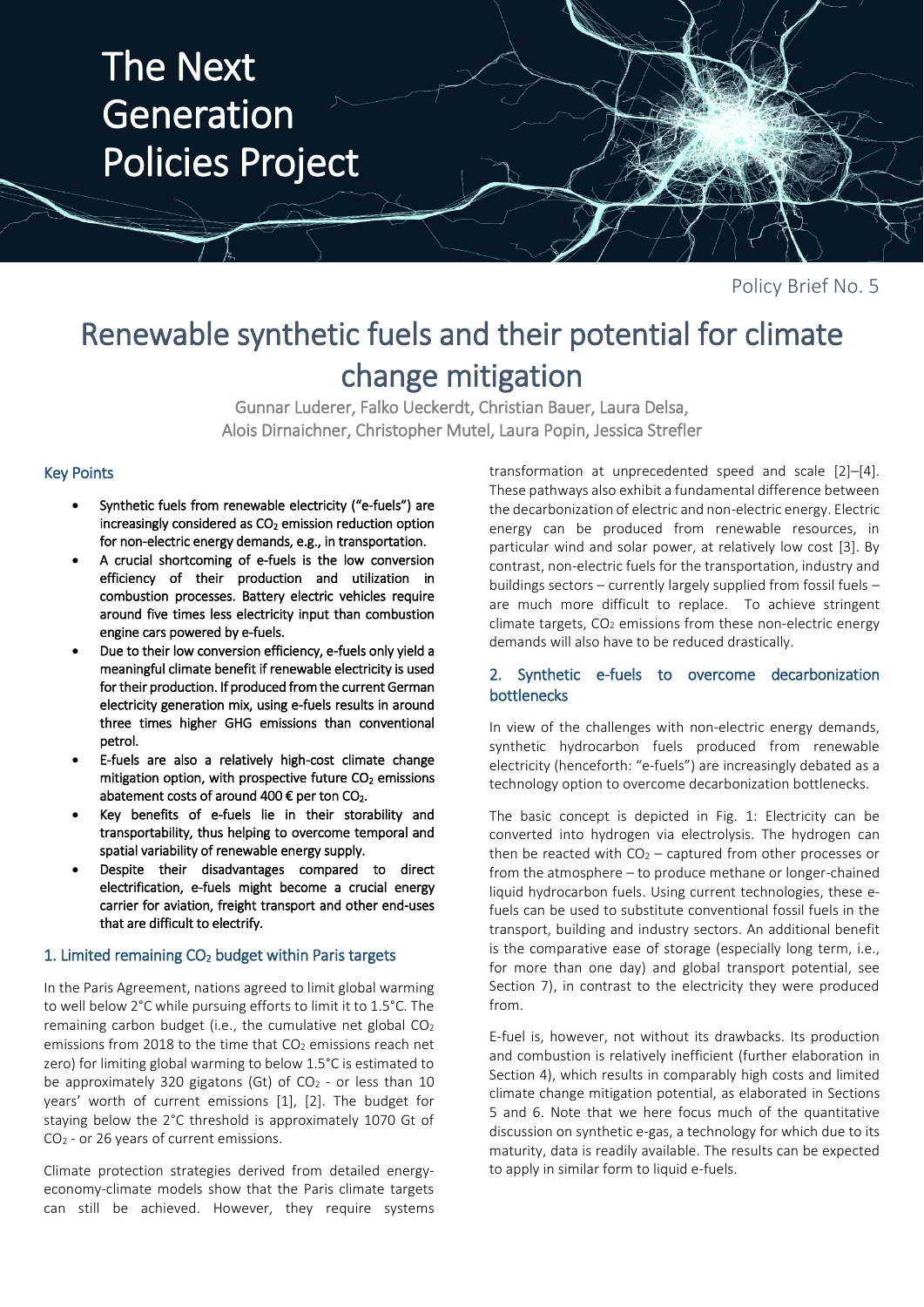

*Figure 1: Synthetic renewable fuel generation and use. Electricity is converted into hydrogen and subsequently reacted with CO*<sup>2</sup> *to produce methane or longer-chained liquid hydrocarbon fuels. These e-fuels can be used to substitute conventional fossil fuels in the transport, buildings and industry sectors using current technologies.*

## 3. The CO<sub>2</sub> source matters!

As the production of e-fuels utilizes zero-emission hydrogen produced from renewable electricity in combination with CO2, they exist as a climate friendly alternative to conventional fuels. However, the source of  $CO<sub>2</sub>$  is an important determinant of their climate mitigation potential.

Re-utilization of CO<sub>2</sub> of fossil origin (Fig. 2, left), e.g., CO<sub>2</sub> from a traditional coke-based steel plant, for the production of efuels still results in a net flow of  $CO<sub>2</sub>$  from geological reservoirs to the atmosphere. On the system level, such double-utilization of CO<sup>2</sup> can at best yield a halving of emissions, if efficiency losses and leakage are ignored. It is thus not compatible with the long-term carbon neutrality requirement prescribed by the Paris climate targets. Combusting e-fuels that contain fossil carbon still results in CO<sub>2</sub> emissions and drive climate change.

Assuming renewable based energy inputs, if  $CO<sub>2</sub>$  from biomass or air capture is used instead (Fig. 2, right), e-fuels can become carbon neutral. When combusting e-fuels, CO<sub>2</sub> of atmospheric origin is emitted back into the atmosphere, giving rise to a closed carbon cycle. This full recycling of  $CO<sub>2</sub>$  can lead to starker emission reductions, even though this process requires more land (mainly biomass) or energy (air capture).



*Figure 2: Carbon flows associated with using CO<sup>2</sup> in e-fuelswhen using CO<sup>2</sup> from fossil (above) and non-fossil sources, i.e., biomass and air capture (below). Using CO<sup>2</sup> of non-fossil origin creates a carbon cycle which is compatible with global emission neutrality requirements.*

#### 4. Energy conversion efficiency

E-fuels are an *indirect* form of electrification. For many end uses they compete with *direct* electrification alternatives, which are substantially more energy efficient. Using e-fuels in an internal combustion engine (ICE) vehicle requires about five times more renewable electricity than directly using electricity in an equivalent battery electric vehicle traveling the same distance.

The e-fuel route is less efficient for two reasons: Firstly, generating a hydrocarbon fuel from electricity currently requires at least two conversion steps with compounding efficiency losses, in addition to energy inputs when capturing CO<sup>2</sup> from the air [5], [6]. Secondly, converting chemical energy of a fuel into mechanical energy in a combustion engine is an inefficient process, especially compared with an electric engine. The values shown in Fig. 3 are indicative of relevant orders of magnitude – exact values can vary for specific types of electrolysis, synthesis or fuel (e.g., gaseous or liquid). Additional losses from energy transport and storage are neglected.

The low overall energy conversion efficiency of e-fuel in combination with ICEs restricts its full domestic implementation in countries with limited renewable energy resource potential, for instance in Europe. It further has important implications for the effectiveness of e-fuels as a climate change mitigation option, and makes e-fuels a rather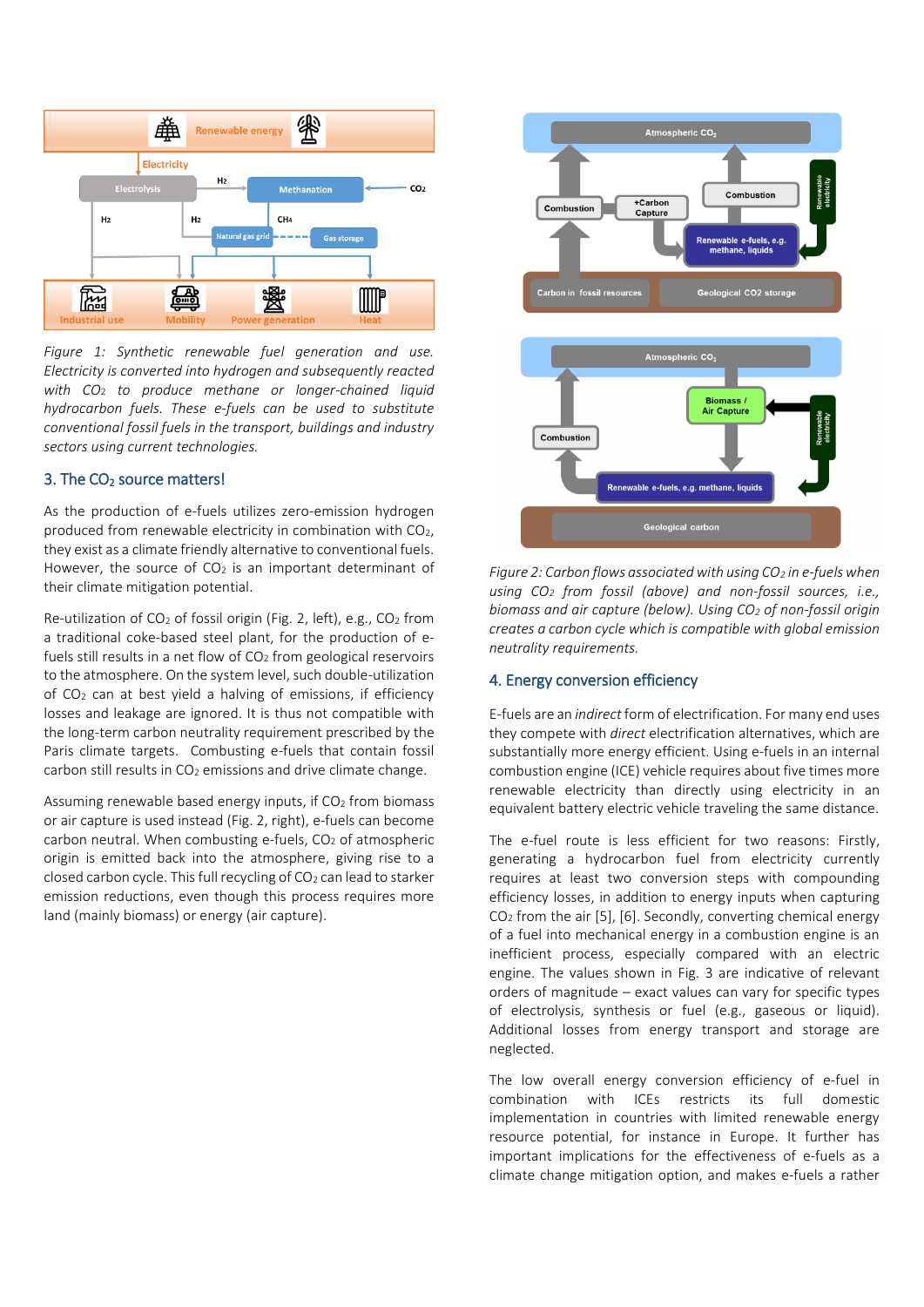expensive climate change mitigation option, as the calculations in the following two sections demonstrate.



*Figure 3: Energy efficiencies for major conversion steps from electricity input to kinetic output for e-fuel vehicles (top) and battery electric vehicles (bottom). The e-fuel route consumes five times more renewable electricity than the battery electric vehicle.*

#### 5. Effectiveness as climate change mitigation option

With the current German electricity mix, e-fuels produce around 3 times more greenhouse gases than the equivalent amount of conventional diesel, see Fig. 4 on the left (turquoise bar) [7]. E-Fuels only match diesel vehicle  $CO<sub>2</sub>$  emissions at a carbon intensity of 100  $gCO<sub>2</sub>$  equivalents per kWh – corresponding to an electricity supply system with at least 80% low-carbon generation. Only for truly renewable-based power supplies do e-fuels become an effective mitigation option.



*Figure 4: Greenhouse gas intensity of LDVs from a life-cycle perspective as a function of the CO<sup>2</sup> intensity of electricity generation. Turquoise bar on the left indicates CO<sup>2</sup> intensity of German electricity generation, red bar indicates 2050 CO<sup>2</sup> intensity compatible with the 1.5°C target.*

Battery electric vehicles, by contrast, have GHG emissions that are comparable to or lower than those of diesel cars already at today's German electricity mix. The further decarbonization of power supply mandated by the *European Union's Emissions Trading System* and the *Renewable Energy Directive* will increase the mitigation effectiveness of electric vehicles over the course of the coming decade.

### 6. Economic performance

E-Fuels' generation costs are comparatively high, both due to high energy input costs and high capital costs, especially for electrolysis. This results in present day generation costs for synthetic natural gas of around 240 € per MWh, compared to fossil natural gas costs of around 30  $\epsilon$  per MWh. It is often argued that e-fuel production can benefit from cheap or even zero-cost renewable over-production in times of high solar and wind generation and low load. However, if only such excess renewable electricity were used, electrolyzers could only be operated at 1000-2000 full load hours per year (compared to the 8760 hours that there are in a year), making the capitalintensive equipment uneconomical. Detailed techno-economic analysis suggests that cost-optimal operation requires at least around 4000 annual full load hours.

There is substantial potential for cost regression in e-fuel production. On the one hand, innovation in energy conversion technologies, in particular electrolyzers, will reduce capital costs for future installations. Further cost decreases can be realized by generating the e-fuels at locations with high quality and low-cost wind and solar resources [8], [9]. In combination, these could reduce e-fuel generation costs to around 130 € per MWh. This level implies that a CO<sub>2</sub>-price of around 400  $\epsilon$ /t CO<sub>2</sub> would be required to make e-fuels competitive, even under optimistic assumptions regarding cost regression potentials. The exact  $CO<sub>2</sub>$  abatement cost of e-fuels depends on future cost development assumptions of the e-fuels production and the fossil resource price development [10], [11].



*Figure 5: Future cost competitiveness of synthetic fuels and fossil fuels.*

## 7. E-fuels allow transport and storage of renewable energy

Renewable energy potentials vary substantially across regions, and also have a distinct seasonal pattern in most world regions. The discrepancies between supply and demand are among the greatest barriers hindering a large-scale switch to a fully renewable-based energy system. For instance, the high demand seen in winter months coincides with low sunlight